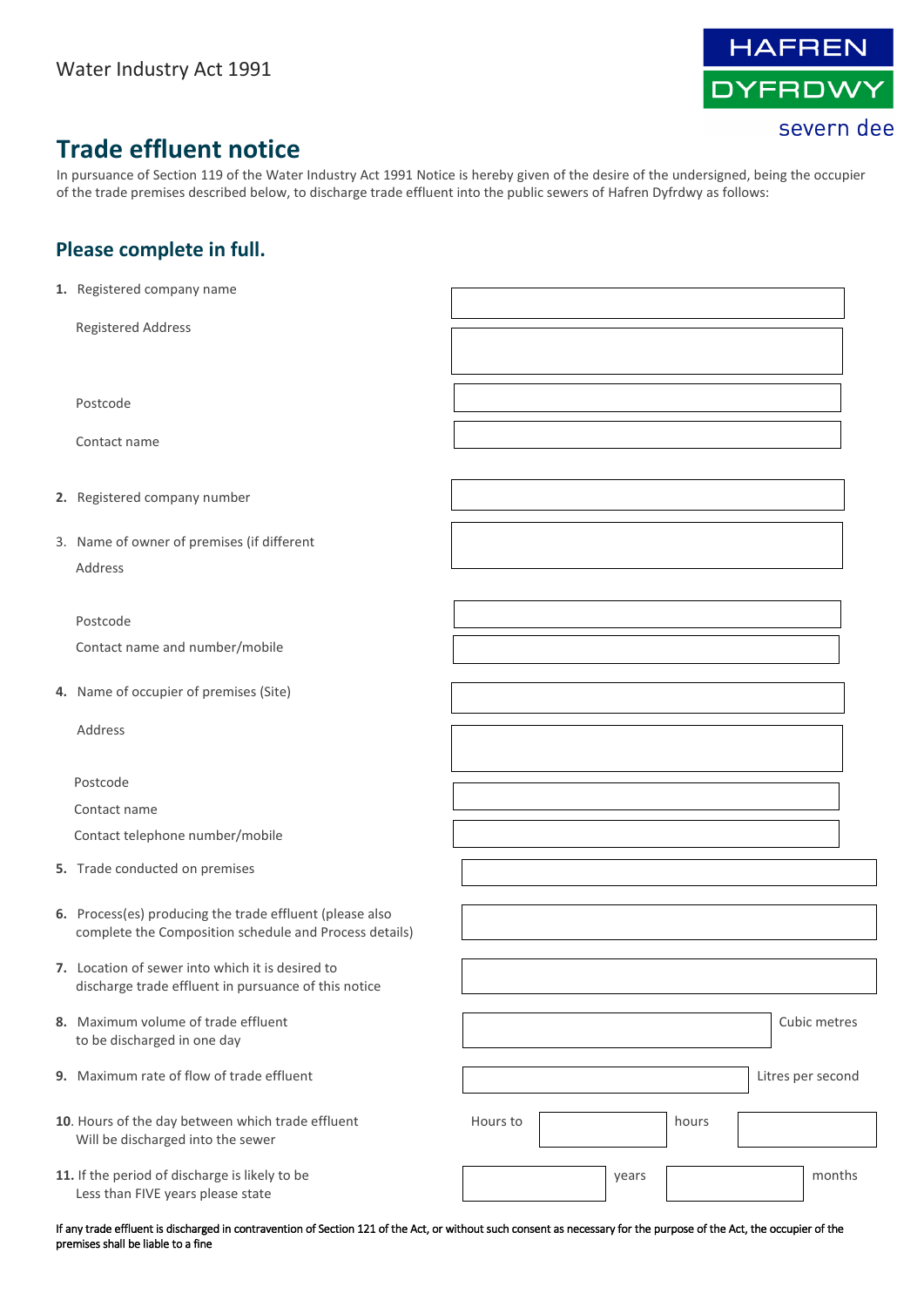## Composition schedule **Please complete in full**.

## Start date (if applicable):  $\mathsf{P}}$  and  $\mathsf{P}}$

Substances present, or likely to be present, in the Trade Effluent or stored on site. Please ensure that you tick/or mark with an 'X' either the 'YES' or the 'NO' box as appropriate for both the 'discharged' and 'stored' columns as failure to do so may delay the processing of your

|                                                              |            | <b>Discharged</b> |            | <b>Stored</b> |                                        |            | <b>Discharged</b> |    |
|--------------------------------------------------------------|------------|-------------------|------------|---------------|----------------------------------------|------------|-------------------|----|
|                                                              | <b>YES</b> | <b>NO</b>         | <b>YES</b> | <b>NO</b>     |                                        | <b>YES</b> | <b>NO</b>         | YE |
| Example:                                                     | X          |                   | X          |               | Example:                               |            | $\mathbf x$       | X  |
| 1 Minerals Acids                                             |            |                   |            |               | 16 Carbohydrates                       |            |                   |    |
| 2 Alkalis                                                    |            |                   |            |               | 17 Yeast                               |            |                   |    |
| 3 Metals and their compounds                                 |            |                   |            |               | 18 Solvents                            |            |                   |    |
| Iron                                                         |            |                   |            |               | 19 Thiourea compounds                  |            |                   |    |
| Aluminium                                                    |            |                   |            |               | 20 Methylene Chloride                  |            |                   |    |
| Antimony                                                     |            |                   |            |               | 21 Dichloromethane                     |            |                   |    |
| Arsenic                                                      |            |                   |            |               | 22 Molybdenum Salts                    |            |                   |    |
| Beryllium                                                    |            |                   |            |               | 23 Dyestuffs                           |            |                   |    |
| Chromium                                                     |            |                   |            |               | 24 Trichlorethylene                    |            |                   |    |
| Copper                                                       |            |                   |            |               | 25 Wood preservatives                  |            |                   |    |
| Lead                                                         |            |                   |            |               | 26 Herbicides                          |            |                   |    |
| Nickel                                                       |            |                   |            |               | Pesticides                             |            |                   |    |
| Selenium                                                     |            |                   |            |               | Insecticides                           |            |                   |    |
| Silver                                                       |            |                   |            |               | Fungicides                             |            |                   |    |
| Tin                                                          |            |                   |            |               | <b>Biocides</b>                        |            |                   |    |
| Vanadium                                                     |            |                   |            |               | 27 Phosphates                          |            |                   |    |
| Zinc                                                         |            |                   |            |               | <b>28 Prescribed Substances</b>        |            |                   |    |
| 4 Cyanides or compounds                                      |            |                   |            |               | Mercury and its compounds              |            |                   |    |
| containing cyanide                                           |            |                   |            |               |                                        |            |                   |    |
| 5 Salts including:                                           |            |                   |            |               | Cadmium and its compounds              |            |                   |    |
| <b>Nitriles</b>                                              |            |                   |            |               | All isomers of                         |            |                   |    |
|                                                              |            |                   |            |               | Hexachlorocyclohexane                  |            |                   |    |
| Chlorates                                                    |            |                   |            |               | All isomers of DDT                     |            |                   |    |
| Fluorides                                                    |            |                   |            |               | Pentachlorophenol and<br>its compounds |            |                   |    |
| Sulphates                                                    |            |                   |            |               | Hexachlorobenzene                      |            |                   |    |
| Hypochlorites                                                |            |                   |            |               | Hexachlorobutadiene                    |            |                   |    |
| <b>Nitrates</b>                                              |            |                   |            |               | Aldrin                                 |            |                   |    |
| <b>Nitrites</b>                                              |            |                   |            |               | Dieldrin                               |            |                   |    |
| Perchlorates                                                 |            |                   |            |               | Endrin                                 |            |                   |    |
| Sulphides                                                    |            |                   |            |               | Polychlorinated Biphenyls              |            |                   |    |
| Carbides                                                     |            |                   |            |               | Dichlovos                              |            |                   |    |
| Phenols, Cresols and<br>6                                    |            |                   |            |               | 1, 2 - Dichloroethane                  |            |                   |    |
| <b>Simple derivatives</b>                                    |            |                   |            |               |                                        |            |                   |    |
| Tar and tar oils<br>7                                        |            |                   |            |               | All isomers of Trichlorobenzene        |            |                   |    |
| i) Mineral oils<br>8                                         |            |                   |            |               | Atrazine                               |            |                   |    |
| ii) Oil Emulsions                                            |            |                   |            |               | Simazine                               |            |                   |    |
| iii) Grease                                                  |            |                   |            |               | Tributyltin compounds                  |            |                   |    |
| Ammonia or Ammoniacal<br>9                                   |            |                   |            |               | Triphenyltin compounds                 |            |                   |    |
| compounds                                                    |            |                   |            |               |                                        |            |                   |    |
| 10 Paint wastes                                              |            |                   |            |               | Trifluralin                            |            |                   |    |
| 11 Pharmeceuticals including<br><b>Steroids and Hormones</b> |            |                   |            |               | Fenitrothion                           |            |                   |    |
| 12 Surface Active Agents                                     |            |                   |            |               | Azinphos - methyl                      |            |                   |    |
| 13 Organosilicon compounds                                   |            |                   |            |               | Malathion                              |            |                   |    |
| 14 Acrylonitrile                                             |            |                   |            |               | Endosulfan                             |            |                   |    |
| 15 Formaldehyde                                              |            |                   |            |               |                                        |            |                   |    |

| <b>Discharged</b> |           | <b>Stored</b> |           | <b>Discharged</b>                       |            | <b>Stored</b> |            |  |
|-------------------|-----------|---------------|-----------|-----------------------------------------|------------|---------------|------------|--|
| <b>YES</b>        | <b>NO</b> | <b>YES</b>    | <b>NO</b> |                                         | <b>YES</b> | <b>NO</b>     | <b>YES</b> |  |
| X                 |           | x             |           | Example:                                |            | $\pmb{\chi}$  | x          |  |
|                   |           |               |           | 16 Carbohydrates                        |            |               |            |  |
|                   |           |               |           | 17 Yeast                                |            |               |            |  |
|                   |           |               |           | 18 Solvents                             |            |               |            |  |
|                   |           |               |           | 19 Thiourea compounds                   |            |               |            |  |
|                   |           |               |           | 20 Methylene Chloride                   |            |               |            |  |
|                   |           |               |           | 21 Dichloromethane                      |            |               |            |  |
|                   |           |               |           | 22 Molybdenum Salts                     |            |               |            |  |
|                   |           |               |           | 23 Dyestuffs                            |            |               |            |  |
|                   |           |               |           | 24 Trichlorethylene                     |            |               |            |  |
|                   |           |               |           | 25 Wood preservatives                   |            |               |            |  |
|                   |           |               |           | 26 Herbicides                           |            |               |            |  |
|                   |           |               |           | Pesticides                              |            |               |            |  |
|                   |           |               |           | Insecticides                            |            |               |            |  |
|                   |           |               |           | Fungicides                              |            |               |            |  |
|                   |           |               |           | <b>Biocides</b>                         |            |               |            |  |
|                   |           |               |           | 27 Phosphates                           |            |               |            |  |
|                   |           |               |           | <b>28 Prescribed Substances</b>         |            |               |            |  |
|                   |           |               |           | Mercury and its compounds               |            |               |            |  |
|                   |           |               |           | Cadmium and its compounds               |            |               |            |  |
|                   |           |               |           | All isomers of<br>Hexachlorocyclohexane |            |               |            |  |
|                   |           |               |           | All isomers of DDT                      |            |               |            |  |
|                   |           |               |           | Pentachlorophenol and<br>its compounds  |            |               |            |  |
|                   |           |               |           | Hexachlorobenzene                       |            |               |            |  |
|                   |           |               |           | Hexachlorobutadiene                     |            |               |            |  |
|                   |           |               |           | Aldrin                                  |            |               |            |  |
|                   |           |               |           | Dieldrin                                |            |               |            |  |
|                   |           |               |           | Endrin                                  |            |               |            |  |
|                   |           |               |           | Polychlorinated Biphenyls               |            |               |            |  |
|                   |           |               |           | Dichlovos                               |            |               |            |  |
|                   |           |               |           | 1, 2 - Dichloroethane                   |            |               |            |  |
|                   |           |               |           | All isomers of Trichlorobenzene         |            |               |            |  |
|                   |           |               |           | Atrazine                                |            |               |            |  |
|                   |           |               |           | Simazine                                |            |               |            |  |
|                   |           |               |           | Tributyltin compounds                   |            |               |            |  |
|                   |           |               |           | Triphenyltin compounds                  |            |               |            |  |
|                   |           |               |           | Trifluralin                             |            |               |            |  |
|                   |           |               |           | Fenitrothion                            |            |               |            |  |
|                   |           |               |           | Azinphos - methyl                       |            |               |            |  |
|                   |           |               |           | Malathion                               |            |               |            |  |
|                   |           |               |           | Endosulfan                              |            |               |            |  |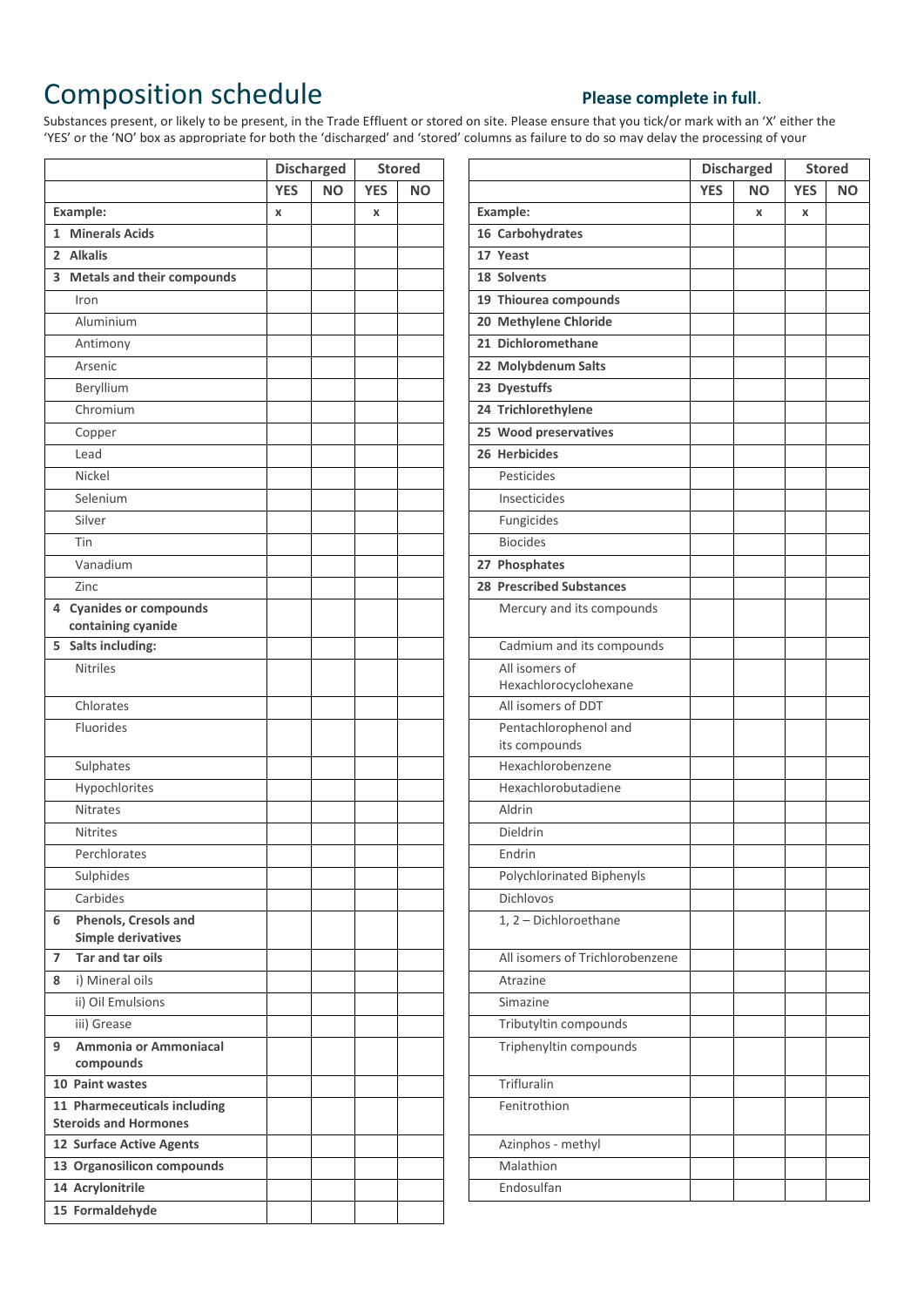**Substances not included in the Prescribed Substances Regulations Process carried out on site (Please tick/cross where applicable)**

|                                                                                |            | <b>Discharged</b><br><b>Stored</b> |            |           |                        | Drink manufacture |
|--------------------------------------------------------------------------------|------------|------------------------------------|------------|-----------|------------------------|-------------------|
|                                                                                | <b>YES</b> | <b>NO</b>                          | <b>YES</b> | <b>NO</b> | Food processing        |                   |
| 29 Organohalogen compounds                                                     |            |                                    |            |           | Boiler house effluents |                   |
| 30 Organophosphorus compounds                                                  |            |                                    |            |           | Cooling water          |                   |
| 31 Organosulphur compounds<br>containing nitrogen                              |            |                                    |            |           | Scrubbing water        |                   |
| 32 Perfluorooctane Sulphonate<br>(PFOS) and substances that<br>degrade to PFOS |            |                                    |            |           | Paint stripping        |                   |
| Any other substances known<br>33<br>to be toxic or hazardous                   |            |                                    |            |           | Solvent recovery       |                   |

| Drink manufacture                                      |  |
|--------------------------------------------------------|--|
| Food processing                                        |  |
| <b>Boiler house effluents</b>                          |  |
| Cooling water                                          |  |
| Scrubbing water                                        |  |
| Paint stripping                                        |  |
| Solvent recovery                                       |  |
| Metal finishing                                        |  |
| Oil interception                                       |  |
| Chemical cleaning                                      |  |
| Solvent cleaning                                       |  |
| Vapour phase degreasing                                |  |
| Dyeing                                                 |  |
| Moth proofing                                          |  |
| Wood preserving                                        |  |
| Shot blasting                                          |  |
| Chemical mixing                                        |  |
| Settlement                                             |  |
| Other - specify                                        |  |
| Process flow diagram (where appropriate) - see reverse |  |

Start date if applicable:

|  | Signature of party authorised to serve this notice |  |  |
|--|----------------------------------------------------|--|--|
|  |                                                    |  |  |

| Signature |                                                                                                                                  | Print Name |  |
|-----------|----------------------------------------------------------------------------------------------------------------------------------|------------|--|
|           | IMPORTANT: If no electronic signature is available to you, please print off and sign – an unsigned application will be rejected. |            |  |

| Designation | Telephone<br>number |
|-------------|---------------------|
| Mobile      | Email               |

12. Date of signature

**Once completed ONE copy of this notice should be served on Hafren Dyfrdwy at the address given below, together with the following items:** 

Print Name

**Customer check list (please tick boxes when enclosed)** 

Fully completed Trade Effluent Notice Suitable A4 block plan Photocopy of recent water invoice



**Please retain the SECOND copy of the notice for your records.** 

**The address for service of, or any query about, this Notice is: Hafren Dyfrdwy, Commercial Waste Department, PO Box 51, Raynesway, Derby DE21 7JA**